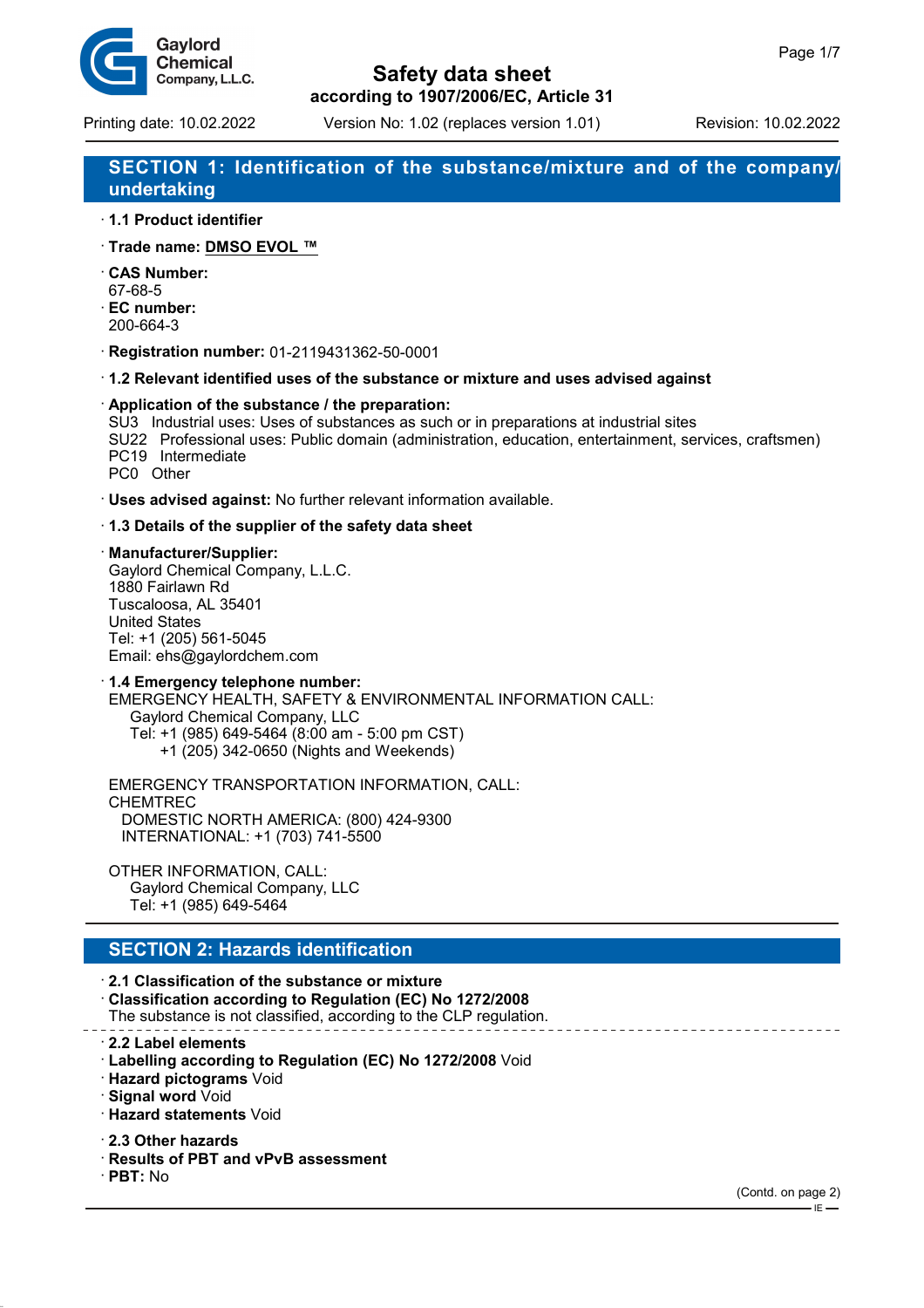

Printing date: 10.02.2022 Version No: 1.02 (replaces version 1.01) Revision: 10.02.2022

### **Trade name: DMSO EVOL ™**

· **vPvB:** No

(Contd. of page 1)

## **SECTION 3: Composition/information on ingredients**

- · **3.1 Substances**
- · **CAS No. Description**
- CAS: 67-68-5 dimethyl sulfoxide
- · **Identification number(s)**
- · **EC number:** 200-664-3

## **SECTION 4: First aid measures**

- · **4.1 Description of first aid measures**
- · **General information:** No special measures required.
- If symptoms persist consult doctor.
- · **After inhalation:** Supply fresh air.
- · **After skin contact:** Generally the product does not irritate the skin.
- · **After eye contact:**

Rinse opened eye for several minutes under running water.

Remove contact lenses, if present and easy to do. Continue rinsing.

- · **After swallowing:** Rinse mouth.
- · **4.2 Most important symptoms and effects, both acute and delayed** No further relevant information available.
- · **4.3 Indication of any immediate medical attention and special treatment needed** No further relevant information available.

## **SECTION 5: Firefighting measures**

- · **5.1 Extinguishing media**
- · **Suitable extinguishing agents:**

CO<sub>□</sub>, powder or water spray. Fight larger fires with water spray or alcohol resistant foam.

- Use fire extinguishing methods suitable to surrounding conditions.
- · **For safety reasons unsuitable extinguishing agents:** Water with full jet
- · **5.2 Special hazards arising from the substance or mixture** Formation of toxic gases is possible during heating or in case of fire. In case of fire, the following can be released: Carbon monoxide Carbon dioxide Sulphur oxides (SOx)
- · **5.3 Advice for firefighters**
- · **Protective equipment:** Wear self-contained respiratory protective device.
- · **Additional information**
- Cool endangered receptacles with water spray.

Collect contaminated fire fighting water separately. It must not enter the sewage system.

## **SECTION 6: Accidental release measures**

- · **6.1 Personal precautions, protective equipment and emergency procedures** Ensure adequate ventilation. Wear protective clothing.
- · **6.2 Environmental precautions:** Dilute with plenty of water.

Do not allow to enter sewers/ surface or ground water.

· **6.3 Methods and material for containment and cleaning up:** Absorb with liquid-binding material (sand, diatomite, acid binders, universal binders, sawdust).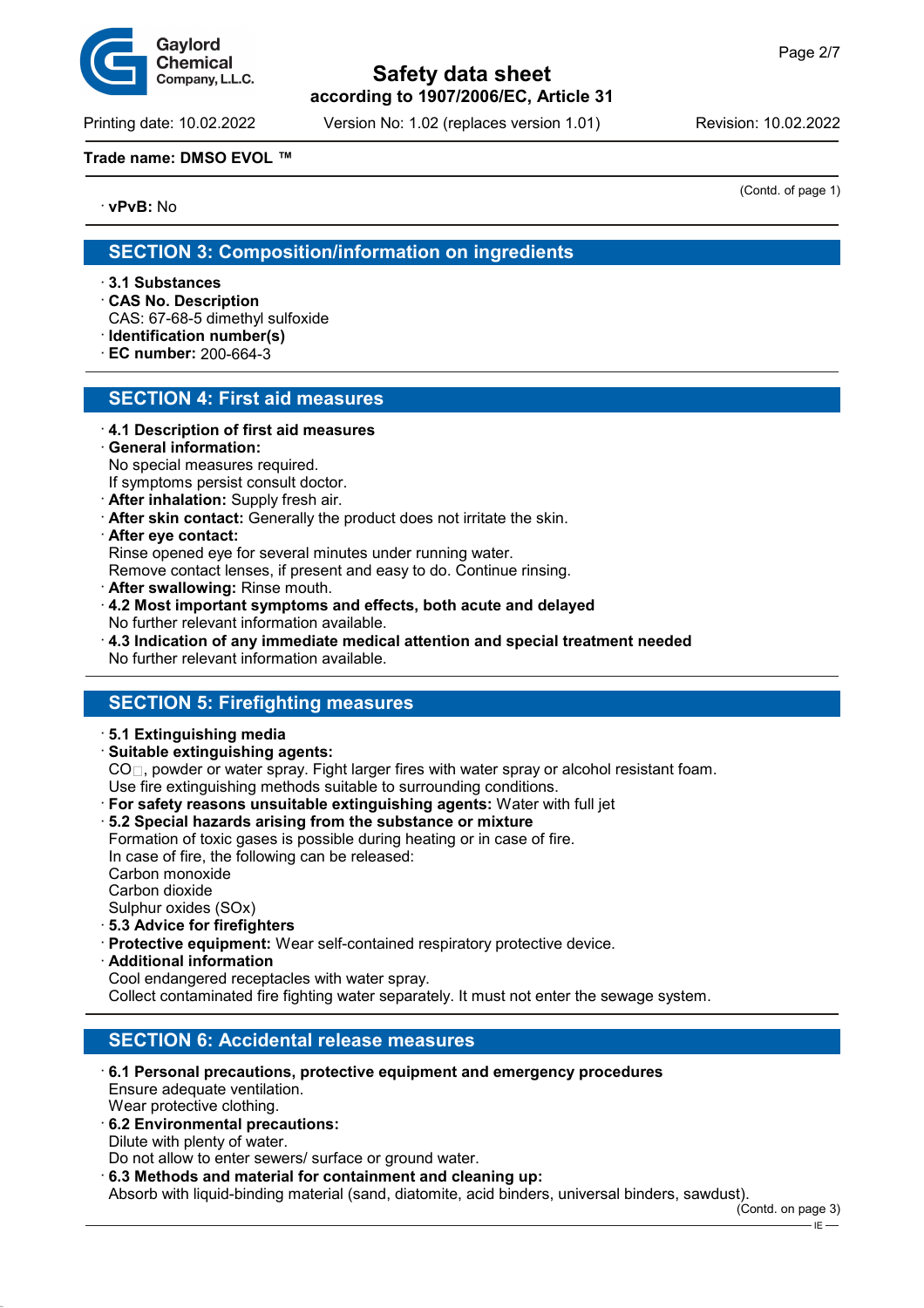Printing date: 10.02.2022 Version No: 1.02 (replaces version 1.01) Revision: 10.02.2022

#### **Trade name: DMSO EVOL ™**

Dispose of the material collected according to regulations.

- · **6.4 Reference to other sections**
- See Section 7 for information on safe handling.

See Section 8 for information on personal protection equipment.

See Section 13 for disposal information.

## **SECTION 7: Handling and storage**

· **7.1 Precautions for safe handling** Prevent formation of aerosols.

- · **Information about fire and explosion protection:** No special measures required.
- · **7.2 Conditions for safe storage, including any incompatibilities** · **Storage:**
- · **Requirements to be met by storerooms and receptacles:** Store only in the original receptacle.
- · **Information about storage in one common storage facility:** Store away from oxidising agents.
- · **Further information about storage conditions:** Keep container tightly sealed. Store in dry conditions.

Storage temperature: > 20 °C (to prevent crystallization)

· **7.3 Specific end use(s)** No further relevant information available.

## **SECTION 8: Exposure controls/personal protection**

· **8.1 Control parameters**

#### · **Ingredients with limit values that require monitoring at the workplace:**

The product does not contain any relevant quantities of materials with critical values that have to be monitored at the workplace.

| $\cdot$ DNELs  |                               |                                           |                                                      |  |
|----------------|-------------------------------|-------------------------------------------|------------------------------------------------------|--|
| Oral           |                               |                                           | DNEL(long/systemic) 60 mg/kg bw/day (Consumer)       |  |
| Dermal         |                               |                                           | DNEL(long/systemic)   100 mg/kg bw/day (Consumer)    |  |
|                |                               |                                           | 200 mg/kg bw/day (Workers (Industrial/Professional)) |  |
|                | Inhalative   DNEL(long/local) |                                           | 47 mg/m3 (Consumer)                                  |  |
|                |                               |                                           | 265 mg/m3 (Workers (Industrial/Professional))        |  |
|                |                               |                                           | DNEL(long/systemic)   120 mg/m3 (Consumer)           |  |
|                |                               |                                           | 484 mg/m3 (Workers (Industrial/Professional))        |  |
| $\cdot$ PNECs  |                               |                                           |                                                      |  |
| PNEC(aqua)     |                               | 17 mg/L (freshwater)                      |                                                      |  |
|                |                               | 1.7 mg/L (marine water)                   |                                                      |  |
| PNEC(STP)      |                               | 11 mg/L (sewage treatment plant)          |                                                      |  |
| PNEC(sediment) |                               | 13.4 mg/kg sedi. dw (sediment)            |                                                      |  |
| PNEC(soil)     |                               | 11 mg/kg soil dw (sewage treatment plant) |                                                      |  |
| PNEC(oral)     |                               | 700 mg/kg food (food)                     |                                                      |  |
| PNEC(soil)     |                               | 3.02 mg/kg soil ww (soil)                 |                                                      |  |

· **8.2 Exposure controls**

· **Appropriate engineering controls** No further data; see item 7.

#### · **Individual protection measures, such as personal protective equipment**

· **General protective and hygienic measures:**

Do not eat, drink, smoke or sniff while working.

Keep away from foodstuffs, beverages and feed.

The usual precautionary measures are to be adhered to when handling chemicals.

· **Respiratory protection:** Not necessary if room is well-ventilated.



(Contd. of page 2)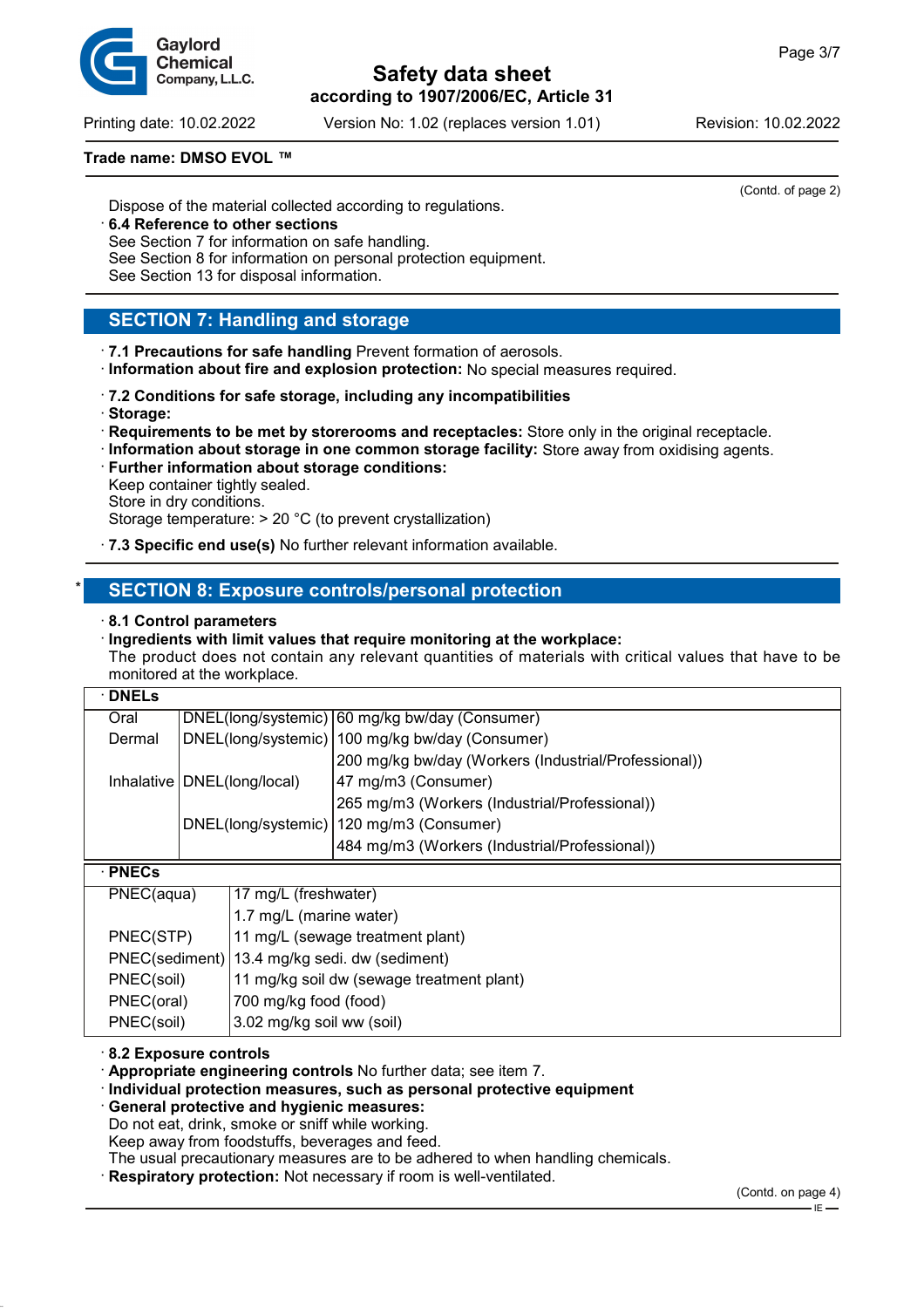

Printing date: 10.02.2022 Version No: 1.02 (replaces version 1.01) Revision: 10.02.2022

(Contd. of page 3)

#### **Trade name: DMSO EVOL ™**

· **Hand protection**

Protective gloves and protective skin cream

The glove material has to be impermeable and resistant to the product/ the substance/ the preparation. Selection of the glove material on consideration of the penetration times, rates of diffusion and the degradation.

#### · **Material of gloves**

The selection of the suitable gloves does not only depend on the material, but also on further marks of quality and varies from manufacturer to manufacturer.

#### · **Penetration time of glove material**

The exact break through time has to be found out by the manufacturer of the protective gloves and has to be observed.

#### · **Eye/face protection**



Tightly sealed goggles

· **Body protection:** Protective work clothing

· **Environmental exposure controls** No further relevant information available.

## **SECTION 9: Physical and chemical properties**

| 9.1 Information on basic physical and chemical properties                      |                                               |
|--------------------------------------------------------------------------------|-----------------------------------------------|
| <b>General Information</b>                                                     |                                               |
| · Physical state                                                               | Fluid                                         |
| $\cdot$ Form:                                                                  | Fluid                                         |
| · Colour:                                                                      | Clear                                         |
| · Odour:                                                                       | Fruit-like                                    |
| Odour threshold:                                                               | Not determined.                               |
| · Melting point/freezing point:                                                | 18.5 °C                                       |
| Boiling point or initial boiling point and boiling                             |                                               |
| range                                                                          | 189 °C                                        |
| · Flammability                                                                 | Not applicable.                               |
| · Lower and upper explosion limit                                              |                                               |
| · Lower:                                                                       | 2.6 Vol %                                     |
| · Upper:                                                                       | 28.5 Vol %                                    |
| · Flash point:                                                                 | 87 °C (ASTM D93)                              |
| · Ignition temperature:                                                        | 300 - 302 °C                                  |
| · Decomposition temperature:                                                   | 190 °C                                        |
| ∙ pH                                                                           | Not determined.                               |
| · Viscosity:                                                                   |                                               |
| <b>Kinematic viscosity</b>                                                     | Not determined.                               |
| Dynamic at 20 °C:                                                              | 2.14 mPas                                     |
| · Solubility                                                                   |                                               |
| water at 25 °C:                                                                | 1000 g/L (calc)                               |
| · Partition coefficient n-octanol/water (log value) -1.35 logPow (20 °C, pH 7) |                                               |
| · Vapour pressure at 20 °C:                                                    | 0.56 hPa (EU Method A.4)                      |
| · Density and/or relative density                                              |                                               |
| Density at 20 °C:                                                              | 1.1 $g/cm^3$ (EU Method A.3)                  |
| · Relative density                                                             | Not determined.                               |
| · Vapour density                                                               | Not determined.                               |
| · Relative gas density                                                         | Not determined.                               |
| $\cdot$ 9.2 Other information                                                  |                                               |
| <b>Explosive properties:</b>                                                   | Product does not present an explosion hazard. |
| <b>Oxidising properties</b>                                                    | No                                            |
|                                                                                | (Contd. on page 5)                            |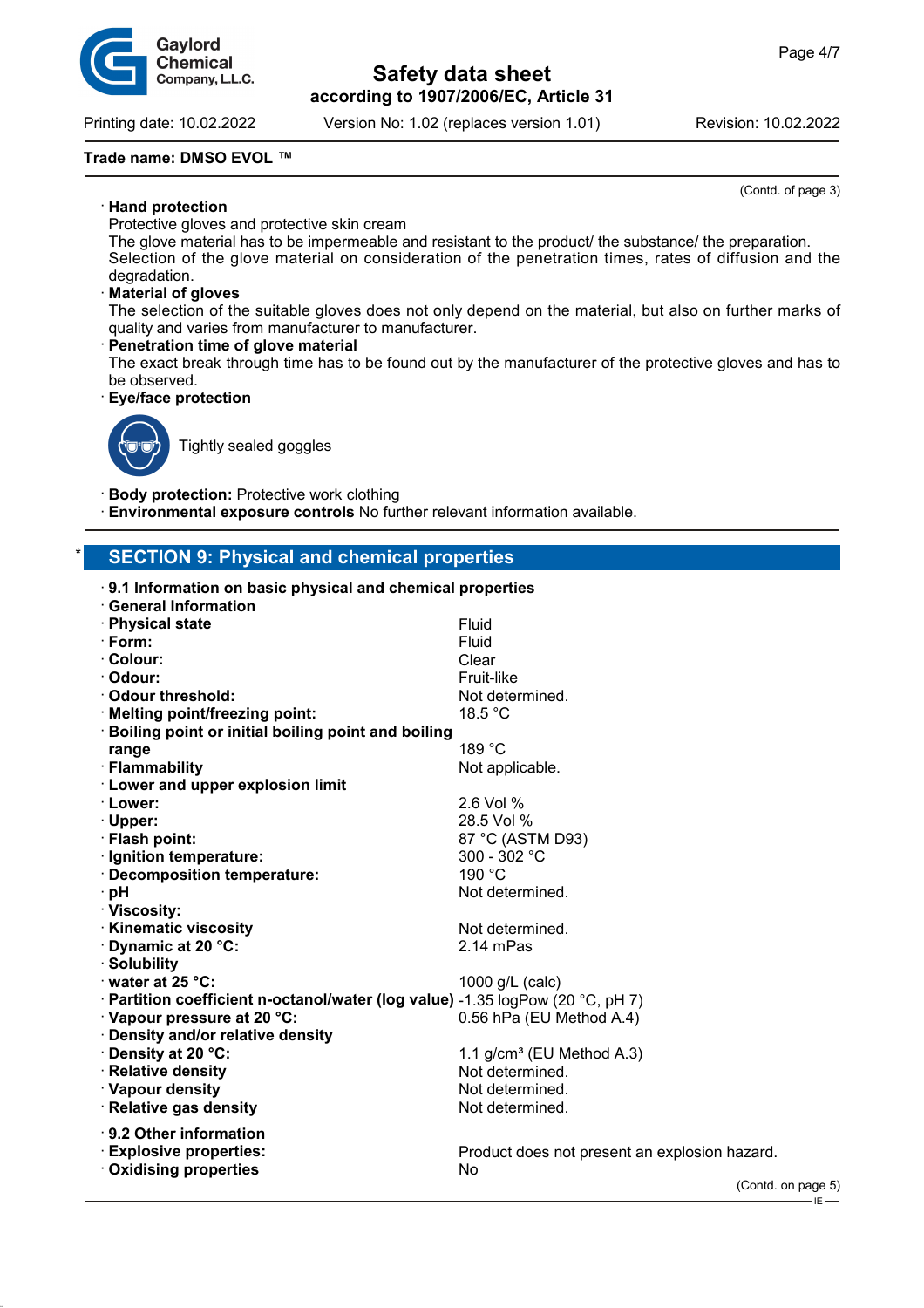

Printing date: 10.02.2022 Version No: 1.02 (replaces version 1.01) Revision: 10.02.2022

#### **Trade name: DMSO EVOL ™**

· **Evaporation rate Not determined. Not determined.** 

(Contd. of page 4)

## **SECTION 10: Stability and reactivity**

- · **10.1 Reactivity** No further relevant information available.
- · **10.2 Chemical stability** No decomposition if used and stored according to specifications.
- · **Thermal decomposition / conditions to be avoided:**
- No decomposition if used according to specifications.
- · **10.3 Possibility of hazardous reactions** No dangerous reactions known.
- · **10.4 Conditions to avoid** No further relevant information available.
- · **10.5 Incompatible materials:** No further relevant information available.

· **10.6 Hazardous decomposition products:** No dangerous decomposition products known.

## **SECTION 11: Toxicological information**

#### · **11.1 Information on hazard classes as defined in Regulation (EC) No 1272/2008**

· **Acute toxicity** Based on available data, the classification criteria are not met.

| <b>LD/LC50 values relevant for classification:</b>                                                                                                                                                                                                                                                                                                                                                                                                                                             |  |                                                                                   |  |  |  |
|------------------------------------------------------------------------------------------------------------------------------------------------------------------------------------------------------------------------------------------------------------------------------------------------------------------------------------------------------------------------------------------------------------------------------------------------------------------------------------------------|--|-----------------------------------------------------------------------------------|--|--|--|
| Oral                                                                                                                                                                                                                                                                                                                                                                                                                                                                                           |  | LD50 28300 mg/kg (Rat) (OECD Guideline 401)                                       |  |  |  |
| Dermal                                                                                                                                                                                                                                                                                                                                                                                                                                                                                         |  | LD50 40000 mg/kg (Rat)                                                            |  |  |  |
|                                                                                                                                                                                                                                                                                                                                                                                                                                                                                                |  | Inhalative   LC0   5.33 mg/L (Rat) (OECD Guideline 403, inhalation: vapour)<br>4h |  |  |  |
| · Skin corrosion/irritation Based on available data, the classification criteria are not met.<br>· Serious eye damage/irritation Based on available data, the classification criteria are not met.<br>· Respiratory or skin sensitisation Based on available data, the classification criteria are not met.<br>. Germ cell mutagenicity Based on available data, the classification criteria are not met.<br>Carcinogenicity Based on available data, the classification criteria are not met. |  |                                                                                   |  |  |  |

- · **Reproductive toxicity** Based on available data, the classification criteria are not met.
- · **STOT-single exposure** Based on available data, the classification criteria are not met.
- · **STOT-repeated exposure** Based on available data, the classification criteria are not met.
- · **Aspiration hazard** Based on available data, the classification criteria are not met.
- · **11.2 Information on other hazards**
- · **Endocrine disrupting properties** Substance is not listed.

## **SECTION 12: Ecological information**

## · **12.1 Toxicity**

## · **Aquatic toxicity:**

| Aquatic toxicity:     |                                                                                     |
|-----------------------|-------------------------------------------------------------------------------------|
| $LC50$ (96h) (static) | > 25000 mg/L (Fish) (OECD Guideline 203, Danio rerio)<br>nominal                    |
| ErC50 (72h)           | 17000 mg/L (Algae) (OECD Guideline 201, Pseudokirchneriella subcapitata)<br>nominal |
|                       | EC50 (48h) (static)   24600 mg/L (Daphnia) (OECD Guideline 202, Daphnia magna)      |
|                       | EC50 (0,5h) (static)   10 - 100 mg/L (Bacteria) (ISO 8192, activated sludge)        |
|                       |                                                                                     |

#### · **12.2 Persistence and degradability** Not readily biodegradable

31 % (28 d, OECD Guideline 301D)

## · **12.3 Bioaccumulative potential**

Due to the distribution coefficient n-octanol/water an accumulation in organisms is not expected. 3.16 BCF (QSAR)

· **12.4 Mobility in soil** 0.64 log Koc (QSAR)

(Contd. on page 6)

 $IE -$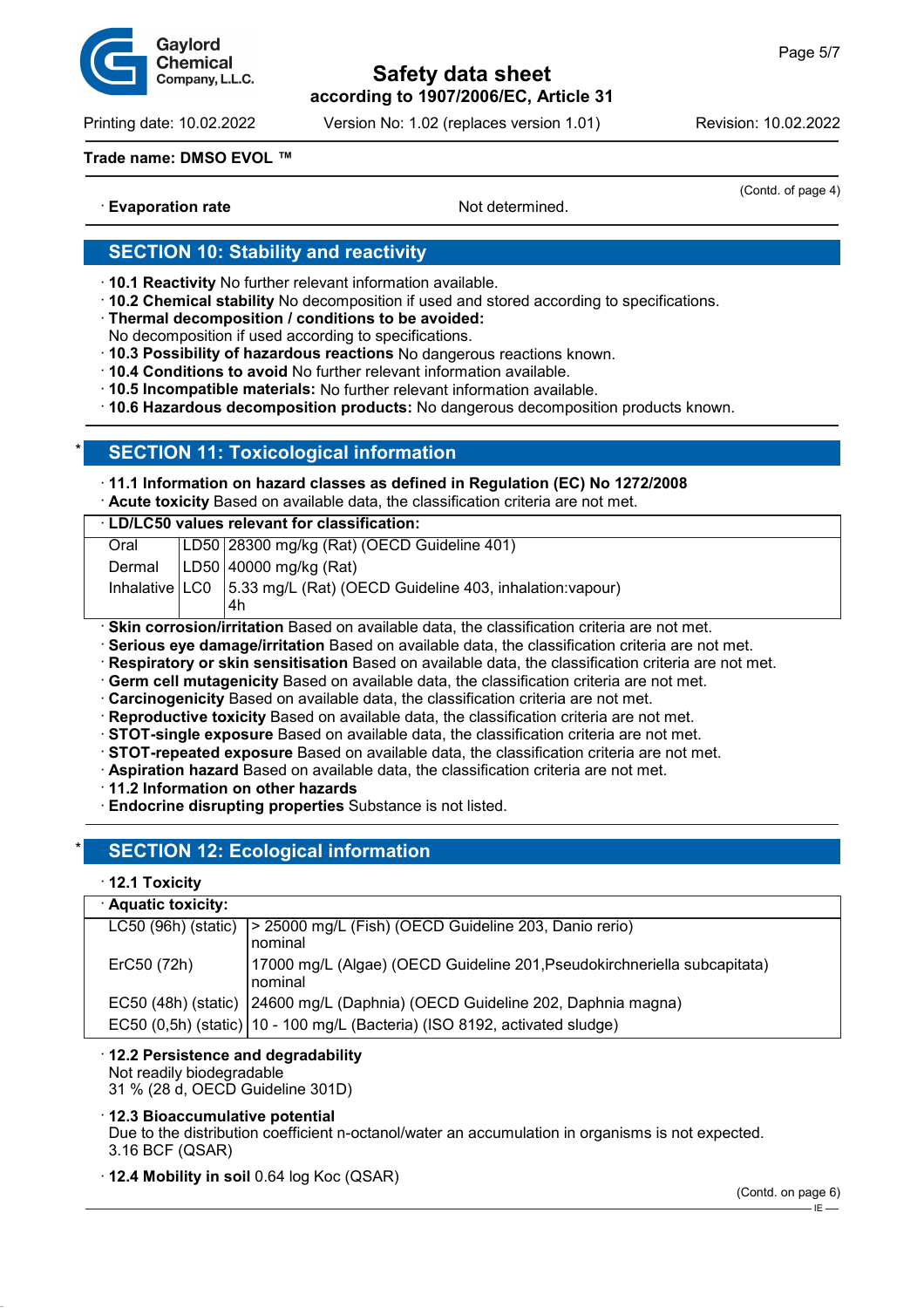Printing date: 10.02.2022 Version No: 1.02 (replaces version 1.01) Revision: 10.02.2022

#### **Trade name: DMSO EVOL ™**

#### · **12.5 Results of PBT and vPvB assessment**

According to the results of its assessment, this substance is not a PBT or a vPvB.

- · **12.6 Endocrine disrupting properties**
- The product does not contain substances with endocrine disrupting properties.
- · **12.7 Other adverse effects** No further relevant information available.

## **SECTION 13: Disposal considerations**

- · **13.1 Waste treatment methods**
- · **Recommendation:** Must be specially treated adhering to official regulations.
- · **Uncleaned packaging**
- · **Recommendation:** Disposal must be made according to official regulations.
- · **Recommended cleansing agents:** Water, if necessary together with cleansing agents.

| <b>SECTION 14: Transport information</b>                                                                            |                                                              |
|---------------------------------------------------------------------------------------------------------------------|--------------------------------------------------------------|
| ⋅14.1 UN number or ID number<br>· ADR/RID/ADN, IMDG, IATA<br>14.2 UN proper shipping name                           | Void                                                         |
| · ADR/RID/ADN, IMDG, IATA<br>14.3 Transport hazard class(es)                                                        | Void                                                         |
| · ADR/RID/ADN, IMDG, IATA<br>· Class<br>14.4 Packing group                                                          | Void                                                         |
| · ADR/RID/ADN, IMDG, IATA<br>14.5 Environmental hazards:                                                            | Void<br>Not applicable.                                      |
| $\cdot$ 14.6 Special precautions for user<br>14.7 Maritime transport in bulk according to IMO<br><b>instruments</b> | Not applicable.<br>Not applicable.                           |
| · Transport/Additional information:<br>· UN "Model Regulation":                                                     | Not dangerous according to the above specifications.<br>Void |

## **SECTION 15: Regulatory information**

· **15.1 Safety, health and environmental regulations/legislation specific for the substance or mixture**

- · **Directive 2012/18/EU**
- · **Named dangerous substances ANNEX I** Substance is not listed.
- · **DIRECTIVE 2011/65/EU on the restriction of the use of certain hazardous substances in electrical and electronic equipment – Annex II**
- Substance is not listed.
- · **REGULATION (EU) 2019/1148** · **Annex I - RESTRICTED EXPLOSIVES PRECURSORS (Upper limit value for the purpose of licensing under Article 5(3))**
- Substance is not listed.
- · **Annex II REPORTABLE EXPLOSIVES PRECURSORS** Substance is not listed.
- · **Regulation (EC) No 273/2004 on drug precursors** Substance is not listed.
- · **Regulation (EC) No 111/2005 laying down rules for the monitoring of trade between the Community and third countries in drug precursors** Substance is not listed.

· **15.2 Chemical safety assessment:** A Chemical Safety Assessment has been carried out.

 $-E$ 



(Contd. of page 5)